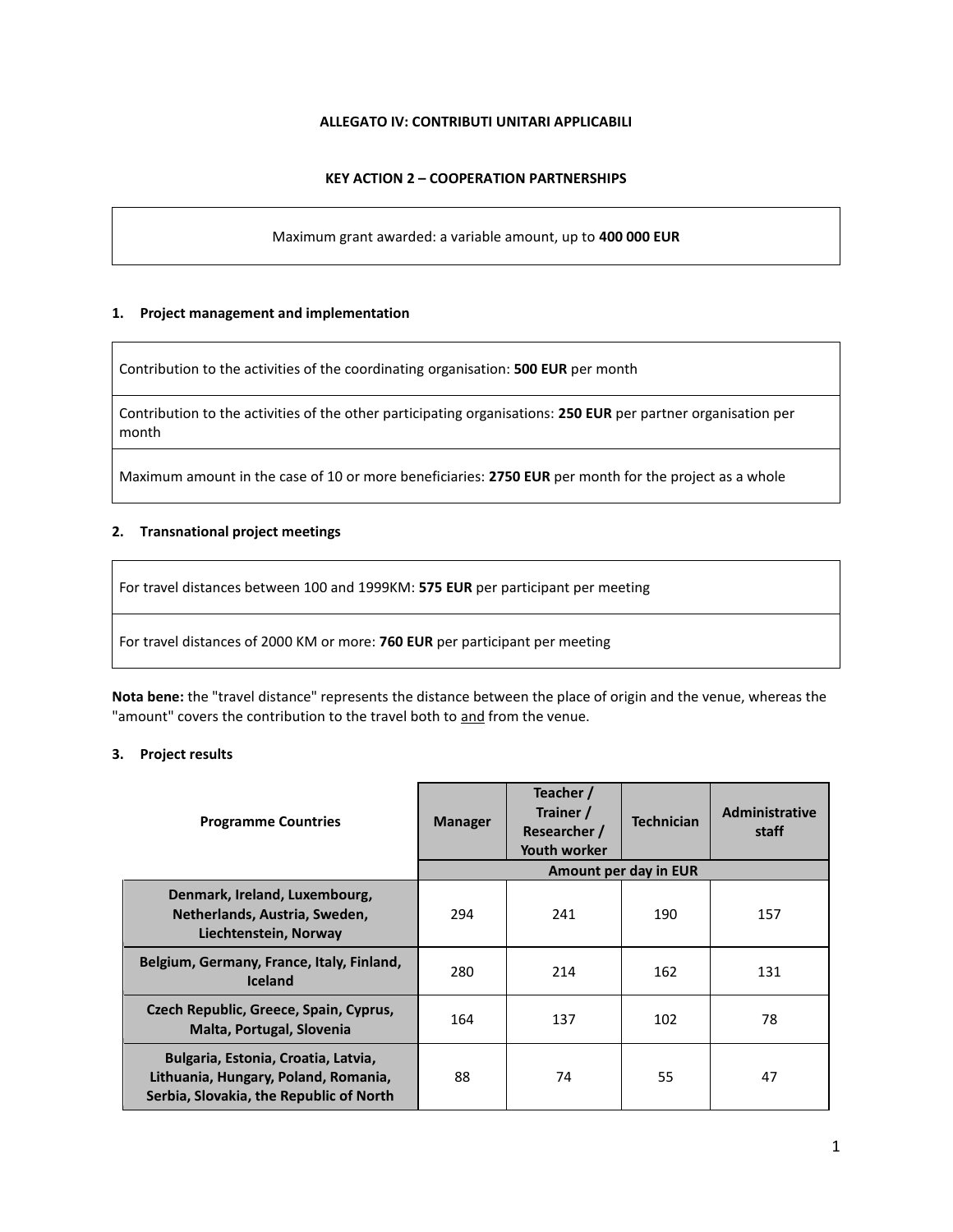| Macedonia, Turkey |  |  |
|-------------------|--|--|
|                   |  |  |

| <b>Partner Countries</b>                                                                                                                                                                                                                                                                                                                                                                                                                                                                                                                                                                                                                                                                                                                                                                                                                                                                                                                                                                                                                                                                                                                                                                                                                                                                                                                                                                            | <b>Manager</b> | Teacher /<br>Trainer /<br>Researcher /<br>Youth worker | <b>Technician</b>     | Administrative<br>staff |
|-----------------------------------------------------------------------------------------------------------------------------------------------------------------------------------------------------------------------------------------------------------------------------------------------------------------------------------------------------------------------------------------------------------------------------------------------------------------------------------------------------------------------------------------------------------------------------------------------------------------------------------------------------------------------------------------------------------------------------------------------------------------------------------------------------------------------------------------------------------------------------------------------------------------------------------------------------------------------------------------------------------------------------------------------------------------------------------------------------------------------------------------------------------------------------------------------------------------------------------------------------------------------------------------------------------------------------------------------------------------------------------------------------|----------------|--------------------------------------------------------|-----------------------|-------------------------|
|                                                                                                                                                                                                                                                                                                                                                                                                                                                                                                                                                                                                                                                                                                                                                                                                                                                                                                                                                                                                                                                                                                                                                                                                                                                                                                                                                                                                     |                |                                                        | Amount per day in EUR |                         |
| Australia, Canada, Kuwait, Macao,<br>Monaco, Qatar, San Marino, Switzerland,<br><b>United States of America</b>                                                                                                                                                                                                                                                                                                                                                                                                                                                                                                                                                                                                                                                                                                                                                                                                                                                                                                                                                                                                                                                                                                                                                                                                                                                                                     | 294            | 241                                                    | 190                   | 157                     |
| Andorra, Brunei, Japan, New Zealand,<br>Singapore, United Arab Emirates, Vatican<br><b>City State, United Kingdom</b>                                                                                                                                                                                                                                                                                                                                                                                                                                                                                                                                                                                                                                                                                                                                                                                                                                                                                                                                                                                                                                                                                                                                                                                                                                                                               | 280            | 214                                                    | 162                   | 131                     |
| Bahamas, Bahrain, Hong Kong, Israel,<br>Korea (Republic of), Oman, Saudi Arabia,<br><b>Taiwan</b>                                                                                                                                                                                                                                                                                                                                                                                                                                                                                                                                                                                                                                                                                                                                                                                                                                                                                                                                                                                                                                                                                                                                                                                                                                                                                                   | 164            | 137                                                    | 102                   | 78                      |
| Afghanistan, Albania, Algeria, Angola,<br>Antigua and Barbuda, Argentina, Armenia,<br>Azerbaijan, Bangladesh, Barbados,<br>Belarus, Belize, Benin, Bhutan, Bolivia,<br>Bosnia and Herzegovina, Botswana, Brazil,<br>Burkina Faso, Burundi, Cambodia,<br>Cameroon, Cape Verde, Central African<br>Republic, Chad, Chile,<br>China, Colombia, Comoros, Congo, Congo -<br>Democratic Republic of the, Cook Islands,<br>Costa Rica, Cuba, Djibouti, Dominica,<br>Dominican Republic, Ecuador, Egypt, El<br>Salvador, Equatorial Guinea, Eritrea,<br>Ethiopia, Fiji, Gabon, Gambia, Georgia,<br>Ghana, Grenada, Guatemala, Guinea,<br>Guinea-Bissau, Guyana, Haiti, Honduras,<br>India, Indonesia, Iran, Iraq, Republic of<br>Côte d'Ivoire, Jamaica, Jordan, Kazakhstan,<br>Kenya, Kiribati, Korea (DPR), Kosovo,<br>Kyrgyzstan, Laos, Lebanon, Lesotho,<br>Liberia, Libya, Madagascar, Malawi,<br>Malaysia, Maldives, Mali, Marshall Islands,<br>Mauritania, Mauritius, Mexico, Micronesia<br>- Federated States of, Moldova, Mongolia,<br>Montenegro, Morocco, Mozambique,<br>Myanmar, Namibia, Nauru, Nepal,<br>Nicaragua, Niger, Nigeria, Niue, Pakistan,<br>Palau, Palestine, Panama,<br>Papua New Guinea, Paraguay, Peru,<br>Philippines, Rwanda, Saint Kitts And Nevis,<br>Saint Lucia, Saint Vincent And The<br>Grenadines, Samoa, Sao Tome and<br>Principe, Senegal, Seychelles, Sierra Leone, | 88             | 74                                                     | 55                    | 39                      |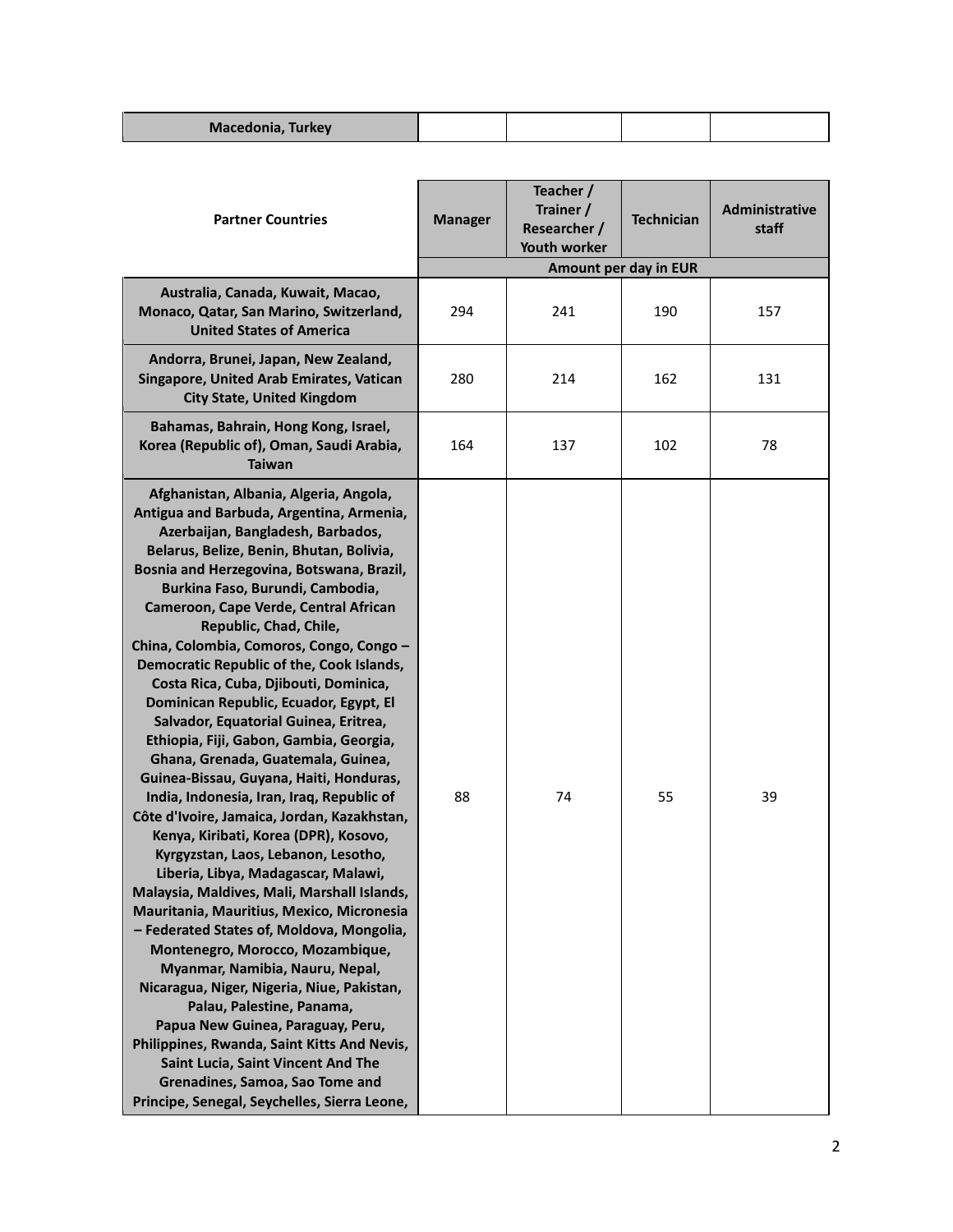| Solomon Islands, Somalia, South Africa,<br>South Sudan, Sri Lanka, Sudan, Suriname, |  |  |
|-------------------------------------------------------------------------------------|--|--|
| Eswatini, Syria, Tajikistan, Tanzania,                                              |  |  |
| Territory of Russia as recognised by                                                |  |  |
| international law, Territory of Ukraine as                                          |  |  |
| recognised by international law, Thailand,                                          |  |  |
| Timor Lest -Democratic Republic of Togo,                                            |  |  |
| Tonga, Trinidad and Tobago, Tunisia,                                                |  |  |
| Turkmenistan, Tuvalu, Uganda, Uruguay,                                              |  |  |
| Uzbekistan, Vanuatu, Venezuela, Vietnam,                                            |  |  |
| Yemen, Zambia, Zimbabwe                                                             |  |  |

### **4. Multiplier events**

**100 EUR** per local participant (i.e. participants from the country where the event is taking place)

**200 EUR** per international participant (i.e. participants from other countries)

**15 EUR** per participant in virtual events

Maximum **30 000 EUR** for the project as a whole, out of which, maximum 5000 EUR for virtual events per project

#### **5. Inclusion support**

**100 EUR** per participant for costs related to the organisation of mobility activities for participants with fewer opportunities.

#### **6. Additional funding for learning, teaching and training activities**

#### **6. a. Travel**

| <b>Travel distances</b>  | <b>Standard travel - Amount</b> | <b>Green travel - Amount</b> |
|--------------------------|---------------------------------|------------------------------|
| Between 0 and 99 KM      | 23 EUR per participant          |                              |
| Between 100 and 499 KM   | 180 EUR per participant         | 210 EUR per participant      |
| Between 500 and 1999 KM  | 275 EUR per participant         | 320 EUR per participant      |
| Between 2000 and 2999 KM | 360 EUR per participant         | 410 EUR per participant      |
| Between 3000 and 3999 KM | 530 EUR per participant         | 610 EUR per participant      |
| Between 4000 and 7999 KM | 820 EUR per participant         |                              |
| 8000 KM or more          | 1500 EUR per participant        |                              |